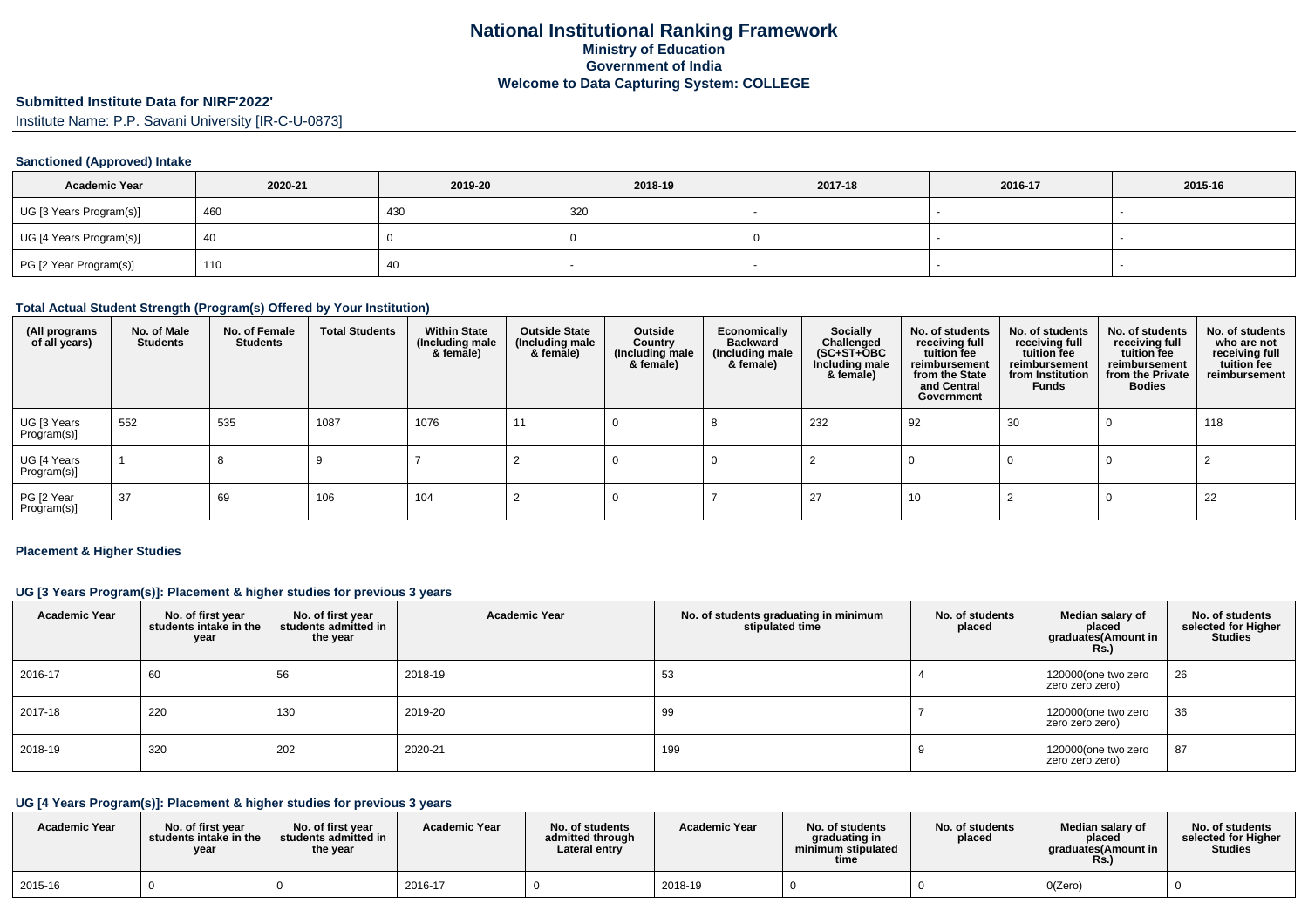| 2016-17 |  | 2017-18 | 2019-20 |  | 0(Zero)                                      |  |
|---------|--|---------|---------|--|----------------------------------------------|--|
| 2017-18 |  | 2018-19 | 2020-21 |  | O(Zero)<br>and the state of the state of the |  |

#### **PG [2 Years Program(s)]: Placement & higher studies for previous 3 years**

| <b>Academic Year</b> | No. of first year<br>students intake in the<br>year | No. of first year<br>students admitted in<br>the year | <b>Academic Year</b> | No. of students graduating in minimum<br>stipulated time | No. of students<br>placed | Median salary of<br>placed<br>graduates(Amount in<br><b>Rs.)</b> | No. of students<br>selected for Higher<br><b>Studies</b> |
|----------------------|-----------------------------------------------------|-------------------------------------------------------|----------------------|----------------------------------------------------------|---------------------------|------------------------------------------------------------------|----------------------------------------------------------|
| 2017-18              |                                                     |                                                       | 2018-19              |                                                          |                           | O(Zero)                                                          |                                                          |
| 2018-19              |                                                     |                                                       | 2019-20              |                                                          |                           | O(Zero)                                                          |                                                          |
| 2019-20              | 40                                                  | 27                                                    | 2020-21              |                                                          |                           | O(Zero)                                                          |                                                          |

## **Financial Resources: Utilised Amount for the Capital expenditure for previous 3 years**

| <b>Academic Year</b>                                                                                 | 2020-21                                      | 2019-20                                      | 2018-19                                     |  |  |  |  |  |
|------------------------------------------------------------------------------------------------------|----------------------------------------------|----------------------------------------------|---------------------------------------------|--|--|--|--|--|
| <b>Utilised Amount</b>                                                                               |                                              | <b>Utilised Amount</b>                       | <b>Utilised Amount</b>                      |  |  |  |  |  |
| Annual Capital Expenditure on Academic Activities and Resources (excluding expenditure on buildings) |                                              |                                              |                                             |  |  |  |  |  |
| Library                                                                                              | 1169208 (one one six nine two zero eight)    | 563074 (five six three zero seven four)      | 548741 (five four eight seven four one)     |  |  |  |  |  |
| New Equipment for Laboratories                                                                       | 1510460 (one five one zero four six zero)    | 7170465 (seven one seven zero four fix five) | 4586366 (four five eight six three six six) |  |  |  |  |  |
| Other expenditure on creation of Capital Assets (excluding<br>expenditure on Land and Building)      | 4549567 (four five four nine five six seven) | 14200 (one four two zero zero)               | 24700 (two four seven zero zero)            |  |  |  |  |  |

## **Financial Resources: Utilised Amount for the Operational expenditure for previous 3 years**

| <b>Academic Year</b>                                                                                                                                                                           | 2020-21                                           | 2019-20                                         | 2018-19                                        |
|------------------------------------------------------------------------------------------------------------------------------------------------------------------------------------------------|---------------------------------------------------|-------------------------------------------------|------------------------------------------------|
| <b>Utilised Amount</b>                                                                                                                                                                         |                                                   | <b>Utilised Amount</b>                          | <b>Utilised Amount</b>                         |
|                                                                                                                                                                                                |                                                   | <b>Annual Operational Expenditure</b>           |                                                |
| Salaries (Teaching and Non Teaching staff)                                                                                                                                                     | 18656489 (one eight six five six four eight nine) | 14156063 (one four one five six zero six three) | 9715753 (nine seven one five seven five three) |
| Maintenance of Academic Infrastructure or consumables and<br>other running expenditures(excluding maintenance of hostels<br>and allied services, rent of the building, depreciation cost, etc) | 1428565 (one four two eight five six five)        | 489825 (four eight nine eight two five)         | 364792 (three six four seven nine two)         |
| Seminars/Conferences/Workshops                                                                                                                                                                 | 1845825 (one eight four five eight two five)      | 289382 (two eight nine three eight two)         | 207465 (two zero seven four six five)          |

### **PCS Facilities: Facilities of physically challenged students**

| 1. Do your institution buildings have Lifts/Ramps?                                                                                                           | Yes, more than 80% of the buildings |
|--------------------------------------------------------------------------------------------------------------------------------------------------------------|-------------------------------------|
| 2. Do your institution have provision for walking aids, including wheelchairs and transportation from one building to another for<br>  handicapped students? | Yes                                 |
| 3. Do your institution buildings have specially designed toilets for handicapped students?                                                                   | Yes, more than 80% of the buildings |

### **Faculty Details**

| Srno | Name | Age | Designation | Gender | Qualification | Experience (In<br><b>Months</b> ) | <b>Currently working</b><br>with institution? | <b>Joining Date</b> | <b>Leaving Date</b> | <b>Association type</b> |
|------|------|-----|-------------|--------|---------------|-----------------------------------|-----------------------------------------------|---------------------|---------------------|-------------------------|
|      |      |     |             |        |               |                                   |                                               |                     |                     |                         |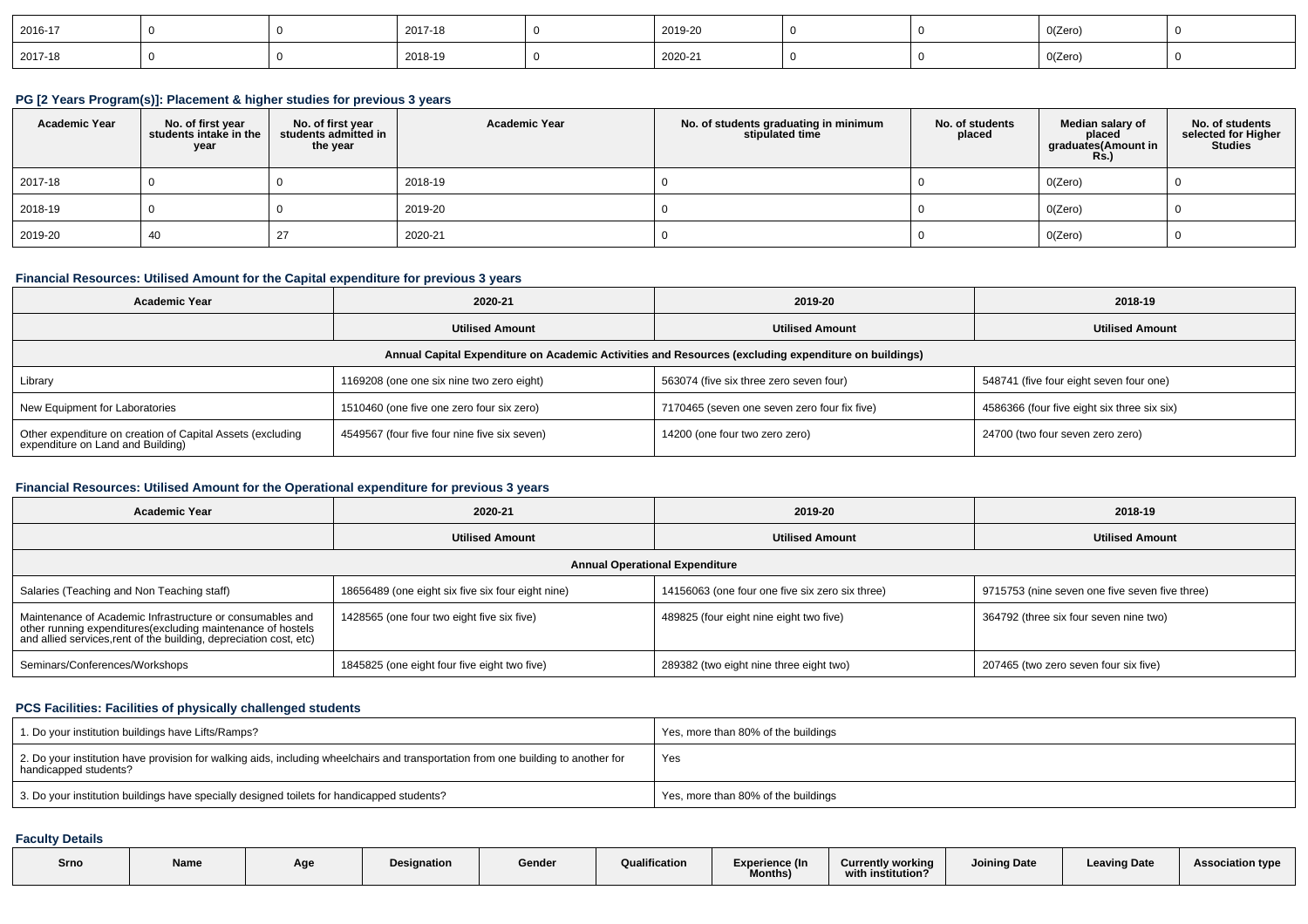| $\mathbf{1}$    | Dr Aditee Pandya           | 37 | <b>Assistant Professor</b>                          | Female | Ph.D       | 124    | Yes | 11-10-2018 | ⊶.                       | Regular |
|-----------------|----------------------------|----|-----------------------------------------------------|--------|------------|--------|-----|------------|--------------------------|---------|
| $\overline{2}$  | Dr Sangha Bijekar          | 35 | <b>Assistant Professor</b>                          | Female | Ph.D       | 54     | Yes | 27-06-2017 | -−                       | Regular |
| 3               | Ms Prablin Kaur<br>Ghura   | 26 | <b>Assistant Professor</b>                          | Female | M.Sc.      | 30     | Yes | 13-08-2019 | ⊷.                       | Regular |
| $\overline{4}$  | Dr Sheetal Kamble          | 31 | <b>Assistant Professor</b>                          | Female | Ph.D       | 18     | Yes | 24-06-2019 | $\sim$                   | Regular |
| $5\phantom{.0}$ | Ms Khyati Harkhani         | 30 | <b>Assistant Professor</b>                          | Female | M.Sc.      | 6      | Yes | 17-06-2019 | ⊶.                       | Regular |
| 6               | Dr Bharat Solanki          | 34 | <b>Assistant Professor</b>                          | Male   | Ph.D       | 84     | Yes | 11-06-2018 | -−                       | Regular |
| $\overline{7}$  | Dr Aparna Singh            | 40 | <b>Assistant Professor</b>                          | Female | Ph.D       | 12     | Yes | 17-06-2019 | Ξ.                       | Regular |
| 8               | Dr Archana Negi            | 38 | <b>Assistant Professor</b>                          | Female | Ph.D       | 114    | Yes | 19-07-2018 | $\overline{\phantom{a}}$ | Regular |
| 9               | Dr Sadafara Pillai         | 32 | Assistant Professor                                 | Female | Ph.D       | 54     | Yes | 23-06-2017 | -−                       | Regular |
| 10              | Dr Bharatkumar<br>kanoje   | 36 | <b>Assistant Professor</b>                          | Male   | Ph.D       | 30     | Yes | 16-09-2020 | ⊷.                       | Regular |
| 11              | Ms Niyati Desai            | 25 | <b>Assistant Professor</b>                          | Female | M.Sc.      | 18     | No  | 10-12-2020 | 02-02-2021               | Regular |
| 12              | Dr Anish Kumar<br>Sharma   | 34 | Dean / Principal /<br>Director / Vice<br>Chancellor | Male   | Ph.D       | 75     | Yes | 21-07-2016 |                          | Regular |
| 13              | Dr Vishal Negi             | 41 | <b>Assistant Professor</b>                          | Male   | Ph.D       | 63     | Yes | 19-07-2018 | $\overline{\phantom{a}}$ | Regular |
| 14              | Dr Santosh Kumar           | 54 | Dean / Principal /<br>Director / Vice<br>Chancellor | Male   | Ph.D       | 365    | No  | 25-10-2019 | 22-05-2021               | Regular |
| 15              | Dr Tejal Patel             | 38 | Associate Professor                                 | Female | Ph.D       | 135    | Yes | 16-06-2017 | $\sim$                   | Regular |
| 16              | Mr Ranchhod bhai<br>Patel  | 69 | Professor                                           | Male   | M.COM      | 414    | Yes | 01-05-2019 | --                       | Regular |
| 17              | Mr Ramraj Malav            | 28 | <b>Assistant Professor</b>                          | Male   | M.COM      | 30     | Yes | 21-05-2018 |                          | Regular |
| 18              | Dr Pankaj Gandhi           | 49 | Professor                                           | Male   | Ph.D       | 300    | No  | 01-09-2017 | 16-08-2021               | Regular |
| 19              | Dr Ankita Khanna           | 41 | Professor                                           | Female | Ph.D       | 242    | No  | 19-02-2020 | 30-10-2021               | Regular |
| 20              | Dr Ashwin Santoki          | 35 | <b>Assistant Professor</b>                          | Male   | Ph.D       | 127    | No  | 04-06-2018 | 30-09-2020               | Regular |
| 21              | DrParag Sanghani           | 45 | Professor                                           | Male   | Ph.D       | 294    | Yes | 01-07-2016 | $\overline{\phantom{a}}$ | Regular |
| 22              | Aparna Vajpayee            | 52 | Professor                                           | Female | Ph.D       | 150    | Yes | 24-07-2021 | ⊶.                       | Regular |
| 23              | Kamal Chakravartty         | 67 | Professor                                           | Male   | Ph.D       | 234    | Yes | 08-01-2021 | ⊶.                       | Regular |
| 24              | Prince Grovar              | 31 | Assistant Professor                                 | Male   | M.A        | $90\,$ | Yes | 21-07-2021 |                          | Regular |
| 25              | Nirali Kantharia           | 25 | <b>Assistant Professor</b>                          | Female | M.COM      | 24     | Yes | 07-07-2021 | ц,                       | Regular |
| 26              | Jainish Bhagat             | 32 | Associate Professor                                 | Male   | Ph.D       | 138    | Yes | 18-02-2021 | Щ,                       | Regular |
| $27\,$          | Devang Haribhai<br>Makwana | 29 | <b>Assistant Professor</b>                          | Male   | M.A        | 42     | Yes | 05-06-2018 | н,                       | Regular |
| 28              | Nishant Agrawal            | 31 | <b>Assistant Professor</b>                          | Male   | <b>MBA</b> | 42     | Yes | 16-01-2021 | Щ,                       | Regular |
| 29              | Amrita Das                 | 30 | <b>Assistant Professor</b>                          | Female | M.A        | 6      | Yes | 29-04-2021 | Щ,                       | Regular |
| $30\,$          | Sayyeda Jatinwala          | 27 | <b>Assistant Professor</b>                          | Female | MBA        | 42     | Yes | 13-08-2018 | Щ,                       | Regular |